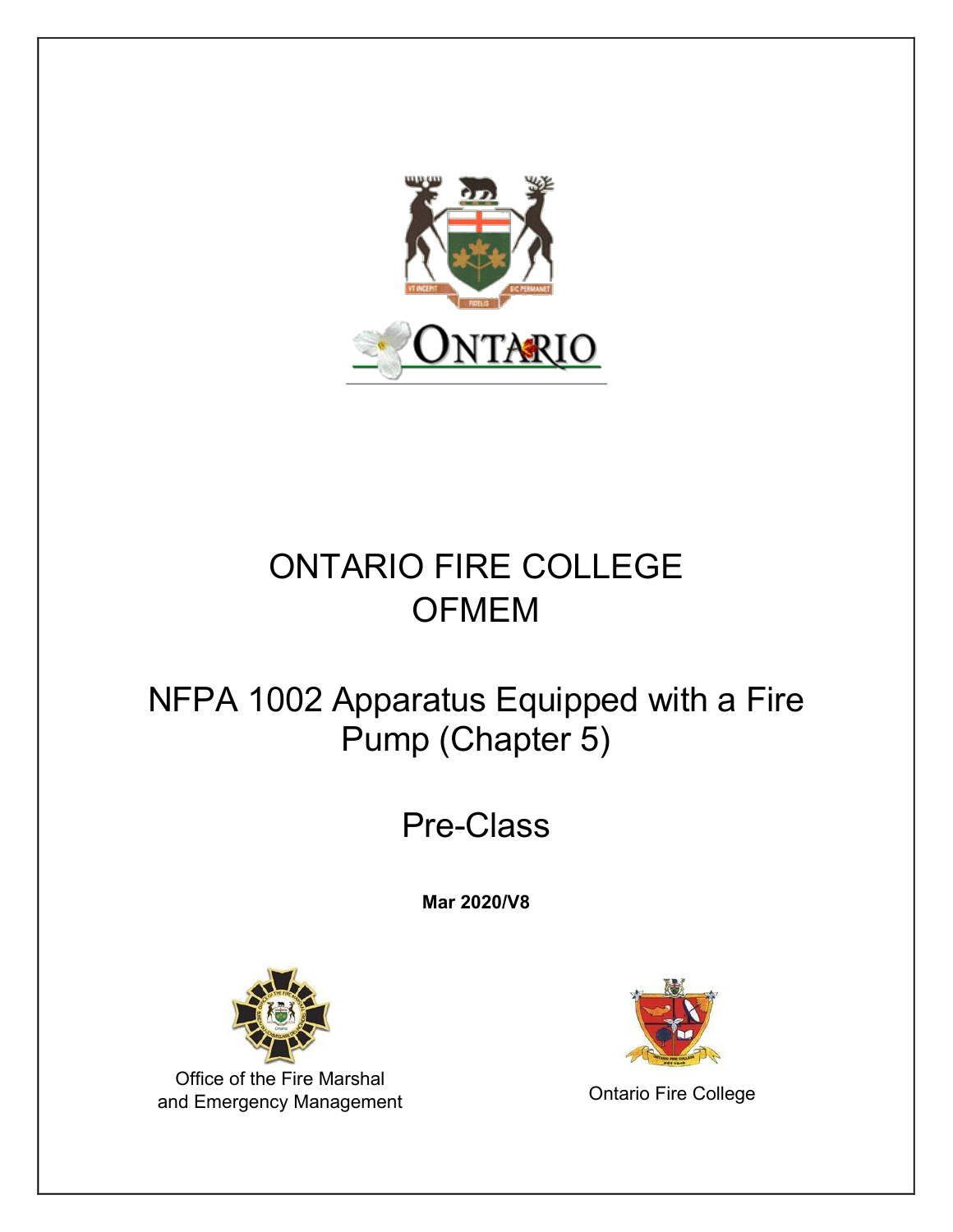# **Course Information**

### **Program Title:**

NFPA 1002 Apparatus Equipped with a Fire Pump (Chapter 5)

### **Program Outline:**

This course is designed to enhance students' abilities to perform the necessary skillsets to meet the intent of the job performance requirements (JPRs) met under Chapter 5 of the NFPA 1002 Standard for Fire apparatus Driver – Operator Professional Qualifications, 2017 Edition. Upon successful completion of this course each student will understand and be able to demonstrate the operation of a fire department pumper from both a static and pressurized source of water.

Access instructions will be sent to all registered students through their department Fire Chief or Designate, a minimum of 5 weeks prior to the course commencement. Departments are required to forward this information and redemption code to the student in a timely manner.

Once signed in, students will have the option of downloading the printed version, however they must keep in touch with the instructor on their progress or they can do the online version. Students should begin their program 30 days prior to the classroom portion of the course start date. Please note: if a student does not complete all assignments and coursework listed, he/she will not be eligible to attend the in-class portion of the program and will receive a "fail" grade.

# **Credit Status:**

This course meets the knowledge and skill requisites established by Chapter 5 of the NFPA 1002 Standard for Fire Apparatus Driver – Operator Professional Qualifications, 2017 Edition.

# **Prerequisites:**

- Member of an Ontario Municipal fire department
- NFPA 1001 Fire Fighter I or NFPA 1001 Fire Fighter I Recruit
- The student shall Operate a fire/apparatus vehicle on a predetermined route and on public way that incorporates maneuvers and features that a Driver Operator is expected to encounter during normal operation, that driver is operated in compliance with applicable state and local laws and department rules regulation
- Chapter 4 section 4.3.1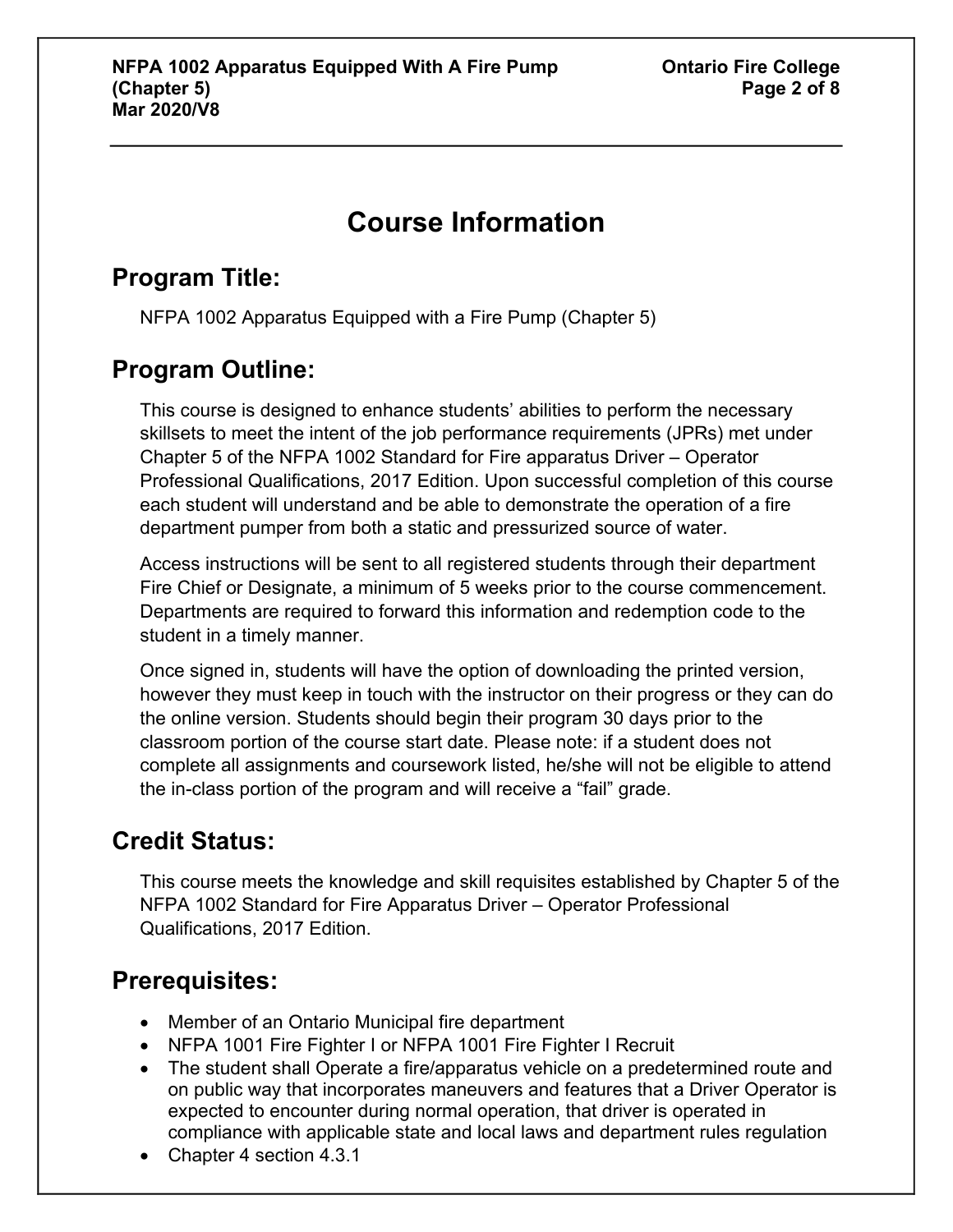#### **Recommended Skills/Knowledge:**

In preparation for NFPA 1002 Apparatus Equipped with a Fire Pump (Chapter 5), read the complete Pre-Class package and listed chapters from IFSTA, Pumping Apparatus Driver/Operator Handbook, 3<sup>rd</sup> Edition.

**Note:** Information contained in the Pre-Class reading assignment may be included in the written knowledge test.

### **Modes of Delivery:**

- Blended Delivery: A combination or practical work and course assignments both online and in the classroom setting.
- The blended course delivery consists of a pre-class that **begins 30 days prior** to the first in-class session, followed by an in-class session.
- The course utilizes the pre-class, lectures, open discussions, and skills practice to achieve the learning objectives. Every student is expected to:
	- a) come to course prepared to actively participate in discussions;
		- b) complete all assignments;
		- c) respect the beliefs, opinions, and values of other students; and
		- d) have an open mind about the issues being discussed.

#### **Modes of Evaluation:**

Pre-class reading, written knowledge testing, and practical skills.

**Note:** Completing this program does not grant certification; it prepares students for certification testing.

#### **Resources:**

#### **Required Book(s)/Resources:**

Students are required to have the required textbook:

• IFSTA, Pumping Apparatus Driver/Operator Handbook, 3<sup>rd</sup> Edition

#### **Additional Resource Textbook(s):**

• Standard for Fire Apparatus Driver/Operator Professional Qualifications, 2017 Edition.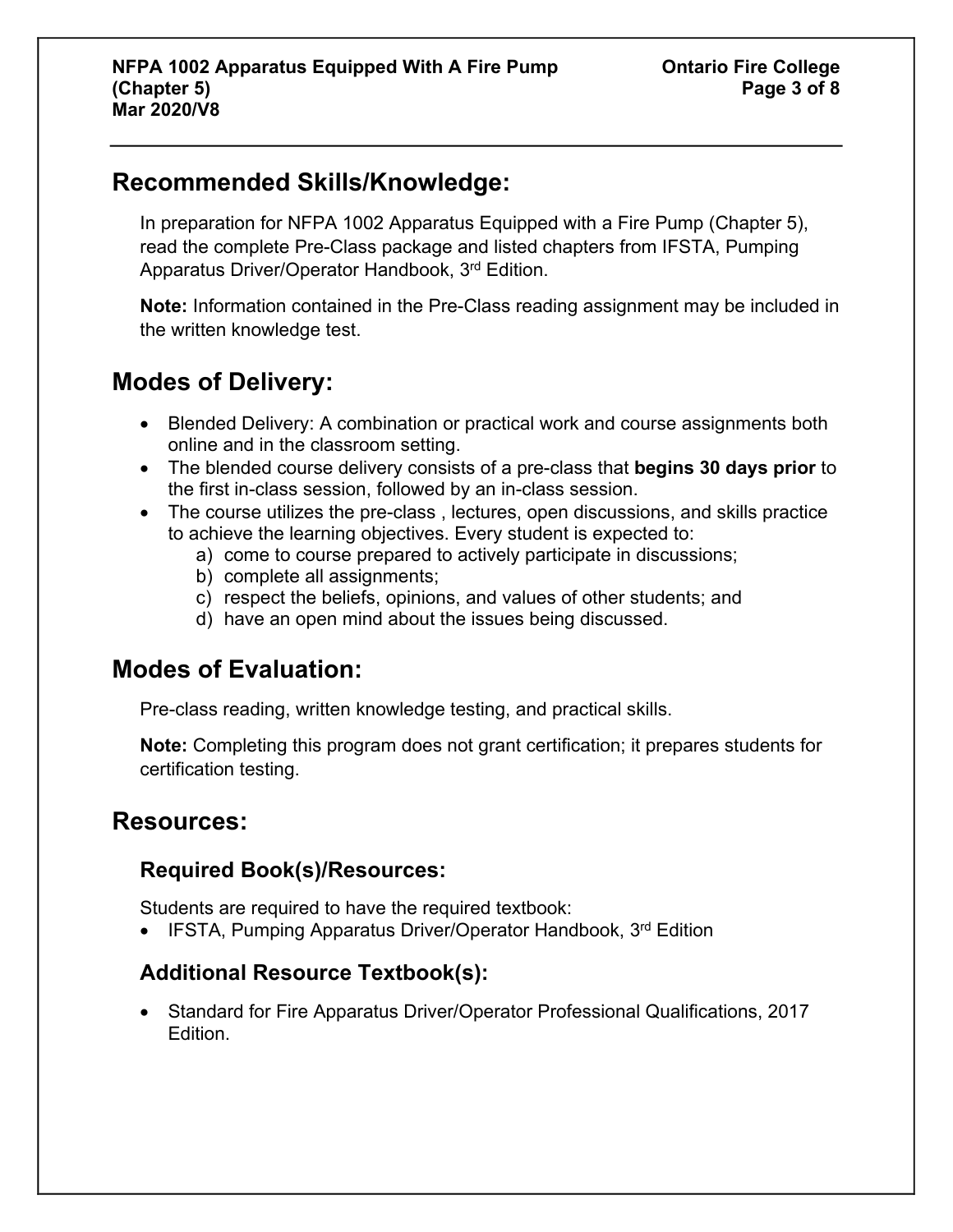#### **Contact:**

If you have any questions, please contact us at:

[Askofc@ontario.ca](mailto:Askofc@ontario.ca)

or 705-687-2294 Ext. 9656

# **Course Preparation**

Dear Student:

Welcome to NFPA 1002 Apparatus Equipped with a Fire Pump (Chapter 5). Prior to your arrival for this course, print and read over this information package. This package contains information and pre-class material that will help you get the most out of your course while you are at the Ontario Fire College (OFC).

#### **Attention:**

Start time for OFC Pump Operator courses held at the OFC Gravenhurst will be at 08:00 hrs.

# **Instructions for Students**

- 1. Upon your arrival at the OFC sign in with security who will assign you a room for the duration of your course.
- 2. Students travelling a distance to the OFC are welcome to arrive/stay the night prior to the course; however, no meals will be available until the day the course begins.
- 3. Bunker gear is not allowed in the student residence. The fire hall will be open for you to place your rescue gear until the start of class on the first day. A locker will be assigned to you at the start of the first day of classes.
- 4. Review the list of "Required Equipment" and use the checklist provided in this document so that you do not forget anything.

# **Required Equipment**

- Protective Clothing:
	- a) Bunker Coat
	- b) Helmet,
	- c) Gloves, if able students are encouraged to bring a  $2<sup>nd</sup>$  pair of gloves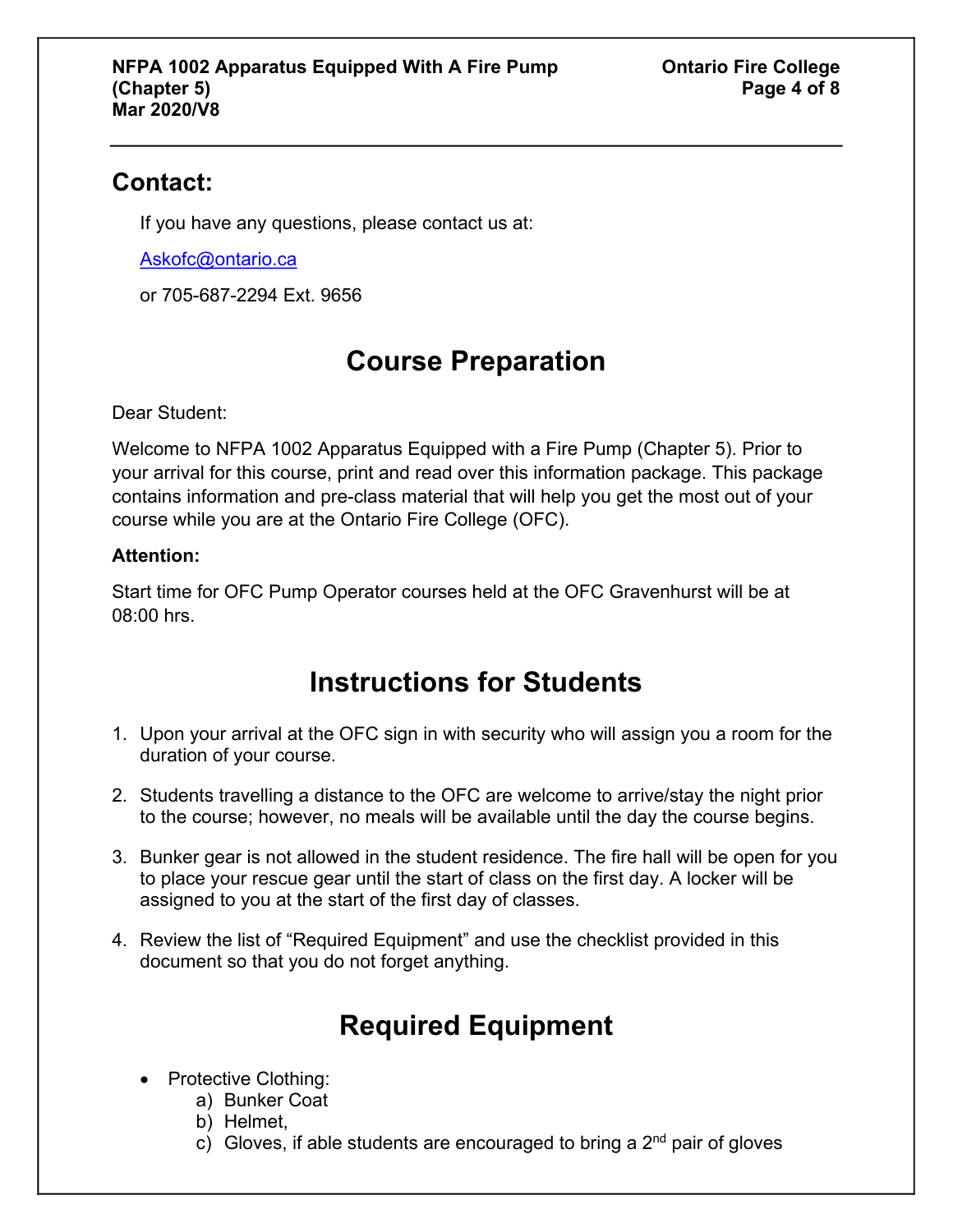- Approved safety toed shoes or boots for use in and around the Fire Hall a) Sandals are not permitted to be worn in the Fire Hall, in the Fire Hall classroom, to and from the fire ground, or on the fire ground
- No shorts are permitted during any training evolution
- Suitable clothing to wear while attending classroom sessions and Fire Hall activities as per OFC dress code
- Suitable clothing to wear under your bunker gear or coveralls; no sleeveless shirts are permitted
- Personal toiletries and personal items
- Sports clothing/shoes
- Binder, pen, pencil, notepad, and calculator
- Laptop or tablet (optional)

# **Checklist**

#### **Course Needs (Mandatory):**

- □ Helmet or approved hard hat
- □ 2 Pairs of Gloves
- □ Coveralls (optional)
- $\Box$  Safety Toed shoes/boots for work in/around the fire hall
- □ Calculator
- □ Completed pre-course package All **online** Quizzes MUST be completed
- □ If taking the Blended Online Edition of this course, all electronic quizzes and assignments must be completed

# **Required Readings & Assignment**

The required text for the NFPA 1002 Apparatus Equipped with a Fire Pump (Chapter 5) program at the OFC is *IFSTA, Pumping Apparatus Driver/Operator Handbook, 3rd Edition.* 

Review the chapters listed below and complete the chapter quizzes using the resource. Be prepared to discuss your answers in class.

You must complete the Pre-Class readings and accompanying quizzes. Information contained in the Pre-Class reading assignment may be included in the written knowledge test.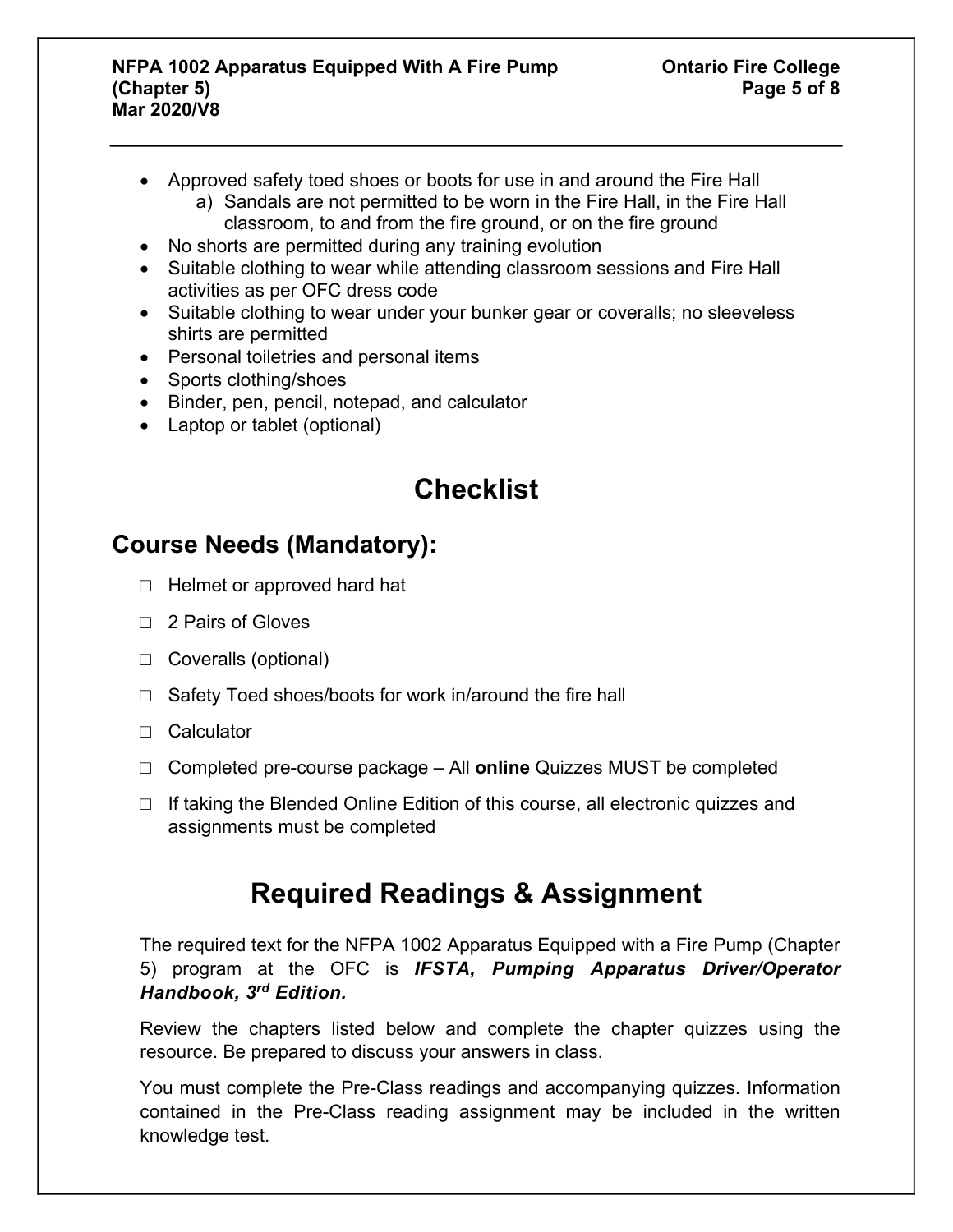**Students who have not completed these assignments may be sent home.** 

#### **NOTE:**

The student shall come to class with the pre required knowledge and being able to Don and Doff Personal Protective Clothing and SCBA in accordance to NFPA 1001- 2013-5.1.2 and 5.3.1 skill sheets 7 and 8 from Firefighter level one.

The Fire Chief or Training officer will be responsible to make sure you have them signed off on those skill before coming to class. You have copies for 1st day of class.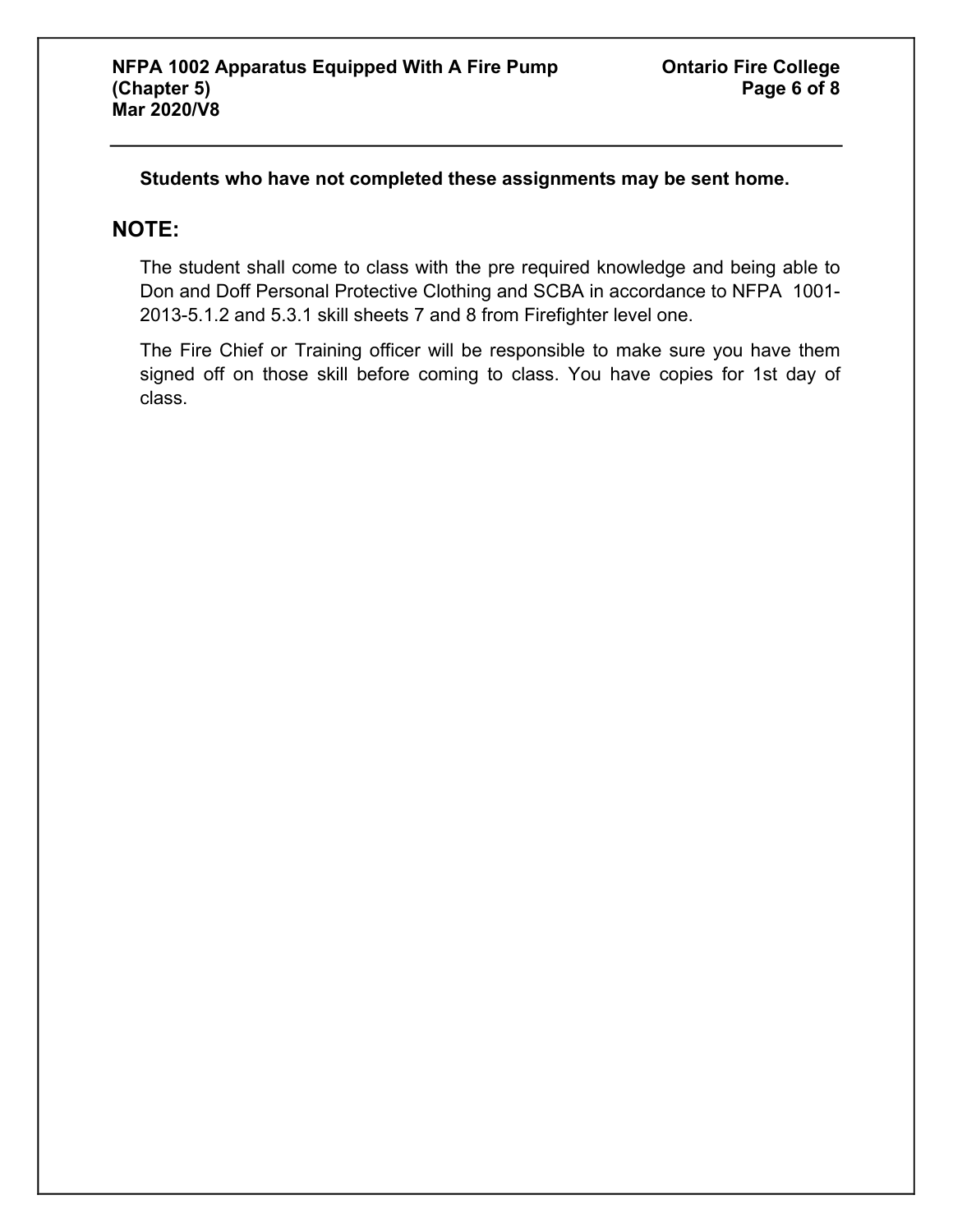# **Required Pre-Class Readings**

#### **Resources:**

IFSTA, Pumping Apparatus Driver/Operator Handbook, 3rd Edition

| <b>Chapter</b> | <b>Subject</b>                                                        | Page<br><b>Number</b> |
|----------------|-----------------------------------------------------------------------|-----------------------|
| Chapter 1      | <b>Types of Fire Apparatus</b>                                        | $13 - 25$             |
| Chapter 4      | <b>Positioning Apparatus</b>                                          | 135-155               |
| Chapter 5      | <b>Principles of Water</b>                                            | 167-189               |
| Chapter 6      | Fire Hose Nozzles & Flow Rates                                        | 193-204               |
| Chapter 7      | <b>Theoretical Pressure Calculations (Metric)</b>                     | 209-220               |
| Chapter 8      | <b>Fire Ground Hydraulics</b>                                         | 281-289               |
| Chapter 9      | Fire Pump Theory                                                      | 295-330               |
| Chapter 10     | Operating a Fire Pump                                                 | 335-367               |
| Chapter 11     | <b>Static Water Supply Sources</b><br>Read and be prepared to discuss | 400-419               |
| Chapter 12     | <b>Relay Pumping</b><br>Read and be prepared to discuss               | 422-436               |
| Chapter 14     | Foam Equipment & Systems                                              | 477-511               |
| Chapter 15     | <b>Apparatus Testing</b><br>Read and be prepared to discuss           | 512-536               |

The balance of the chapters in this text will not be specifically covered in this course but is information that would be useful to know, and we would suggest you read the entire textbook.